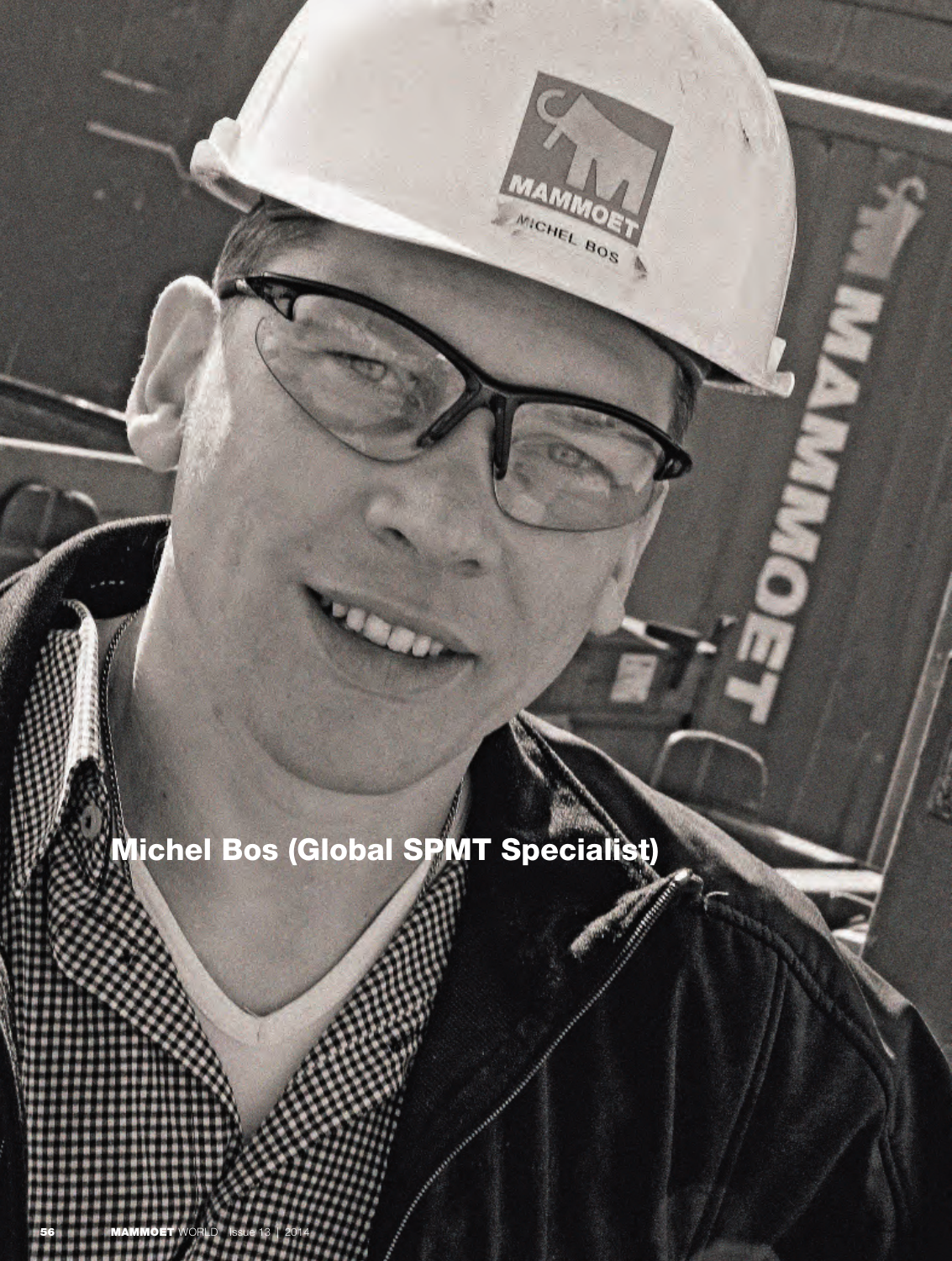# HI)

Modular Transporter (SPMT) is a highly complex piece of heavy-duty machinery. It's a work horse, and work horses need time and

SELF PROPELLED<br>
MODULAR TRANS<br>
MODULAR TRANS<br>
PORTER (SPMT)<br>
inghly complex<br>
piece of heavy-d<br>
machinery. It's a<br>
horse, and work<br>
attention to perform properly and safely. Loo<br>
after Mammoet's enormous fleet takes more t<br> attention to perform properly and safely. Looking after Mammoet's enormous fleet takes more than an oil can and a spanner. You need someone with expertise, drive and passion. You need someone like Michel Bos; Mammoet's Mr Fixit.

Michel Bos is Mammoet's global SPMT specialist. He knows everything there is to know about SPMTs, down to every nut and bolt. Proudly, he tells about the development of the SPMT: "The very first SPMT was designed by our people, who saw the need for a self-propelled transporter. They approached manufacturer Scheuerle in Germany and we co-developed it. The first one was delivered in 1984. The average lifespan of a SPMT is 30 years and we recently gave the very first one back to Scheuerle to display in their showroom."

A SPMT combination consists of two units; a trailer unit and a power pack unit (PPU). The power pack unit powers the machine and is usually mounted at the rear. A trailer unit comprises 4, 5, 6 or 8 axle lines. The units can be joined together in a variety of configurations. Like a giant Meccano system, everything fits together. All wheels steer through 360 degrees, enabling the vehicle to drive forwards, backwards, sideways, diagonally, through a radius and even carrousel. All functions are operated and controlled by a single operator, working from one central panel, irrespective of the number of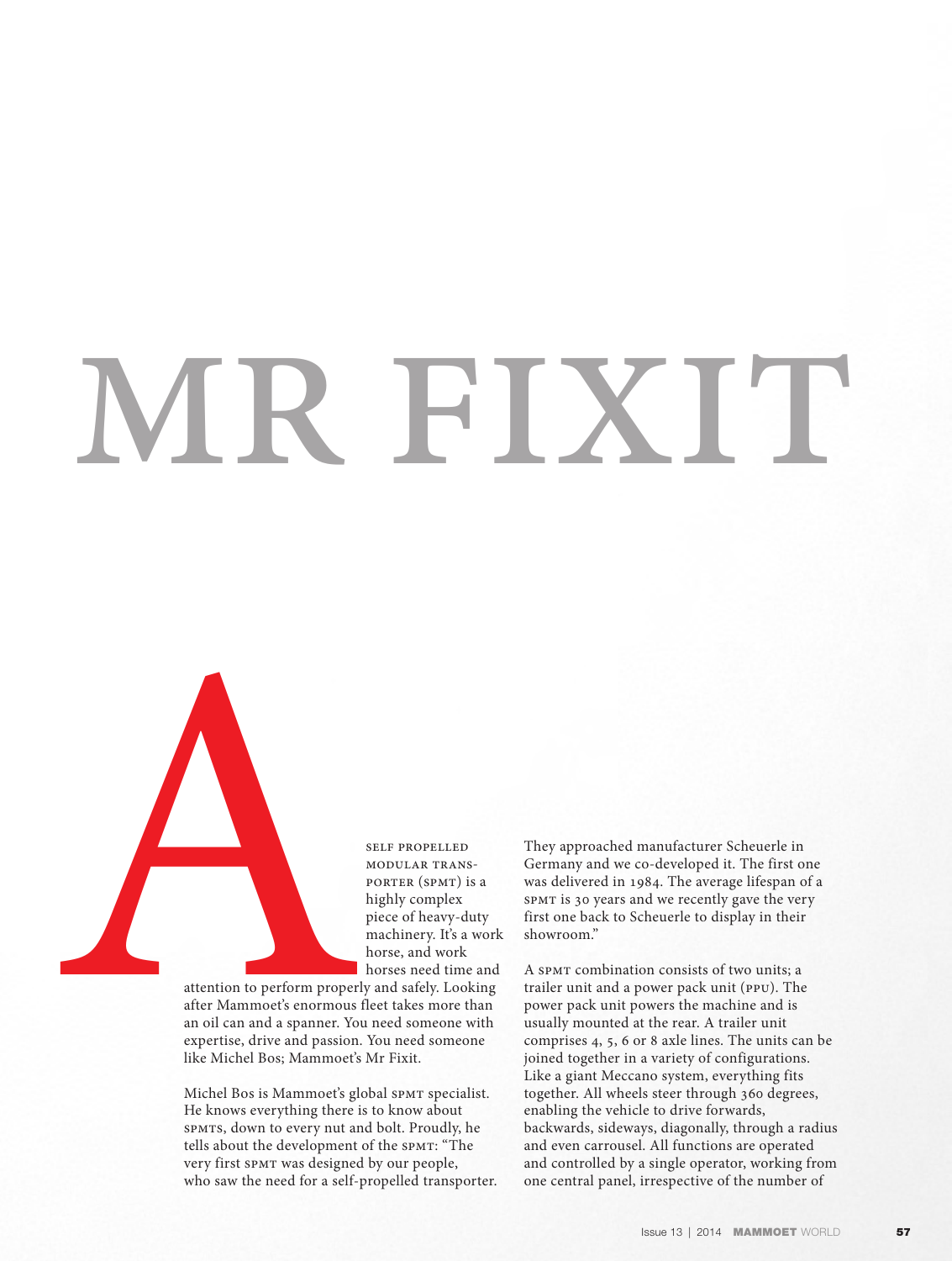

axle lines involved. The loading surface can be adjusted from 1200 to 1800 millimeters height, so that the load can be lifted and set down onto the supports without the use of auxiliary equipment. Moreover, the hydraulic suspension system compensates for tilted road surfaces, allowing the load to be kept level under all circumstances. It also allows the wheels to adjust themselves automatically to any bump in the road surface.

All maneuvers can be carried out under full payload, with absolute precision. Accurate positioning is the system's hallmark.

SPMTs are used in many sectors worldwide to transport big objects like bridge sections, oil refinery equipment and other loads too heavy for trucks. A heavy-duty machine requires a lot of specialist maintenance, which is where Michel comes in. But it does not stop there; as SPMT specialist, Michel Bos is also the perfect intermediate between Mammoet and SPMT manufacturer Scheuerle.

## **Growing up together**

As a boy, Michel was fascinated by anything mechanical or electronic. His dream was to fly fighter jets, but he wound up at technical college studying mechanical engineering. Eager to get his hands dirty and too impatient for university, at 22, Michel started working for the maintenance department at Mammoet's predecessor, Van Seumeren: "I had to roll up my sleeves straight away. On my first day they sent me out to pick up a huge crane and drive it into the hall. That was pretty cool!"

Michel never looked back and he and the company have grown up together.

*"Sometimes my wife complains that I pay more attention to my SPMTs than my kids!"*

> "Things have exploded since I joined in 1995. The maintenance department back then consisted of 6 or 7 people, but now we have 40 people for Europe and 80 for Canada alone. At that time we had 176 axle lines of SPMT, now we have more than 3,000 axle lines and 165 PPUs globally, and even more on order.

#### **Keeping busy**

When Michel started in his current position in 2009, he set about reorganizing the maintenance process: "We used to just do repairs, but I thought it made more sense to do preventive maintenance so I convinced the management to buy more SPMTs so that we could rotate them and do regular maintenance. This means they break down less often on the job, which saves time and money. I developed the whole inspection schedule, which is now used at all our maintenance sites throughout the world. Inspections and routine repairs usually take about a week for one mechanic, but we can do it quicker if necessary."

Michel is no longer as hands-on as he used to be: "My mornings are spent answering queries and requests from all over the world. If there's a